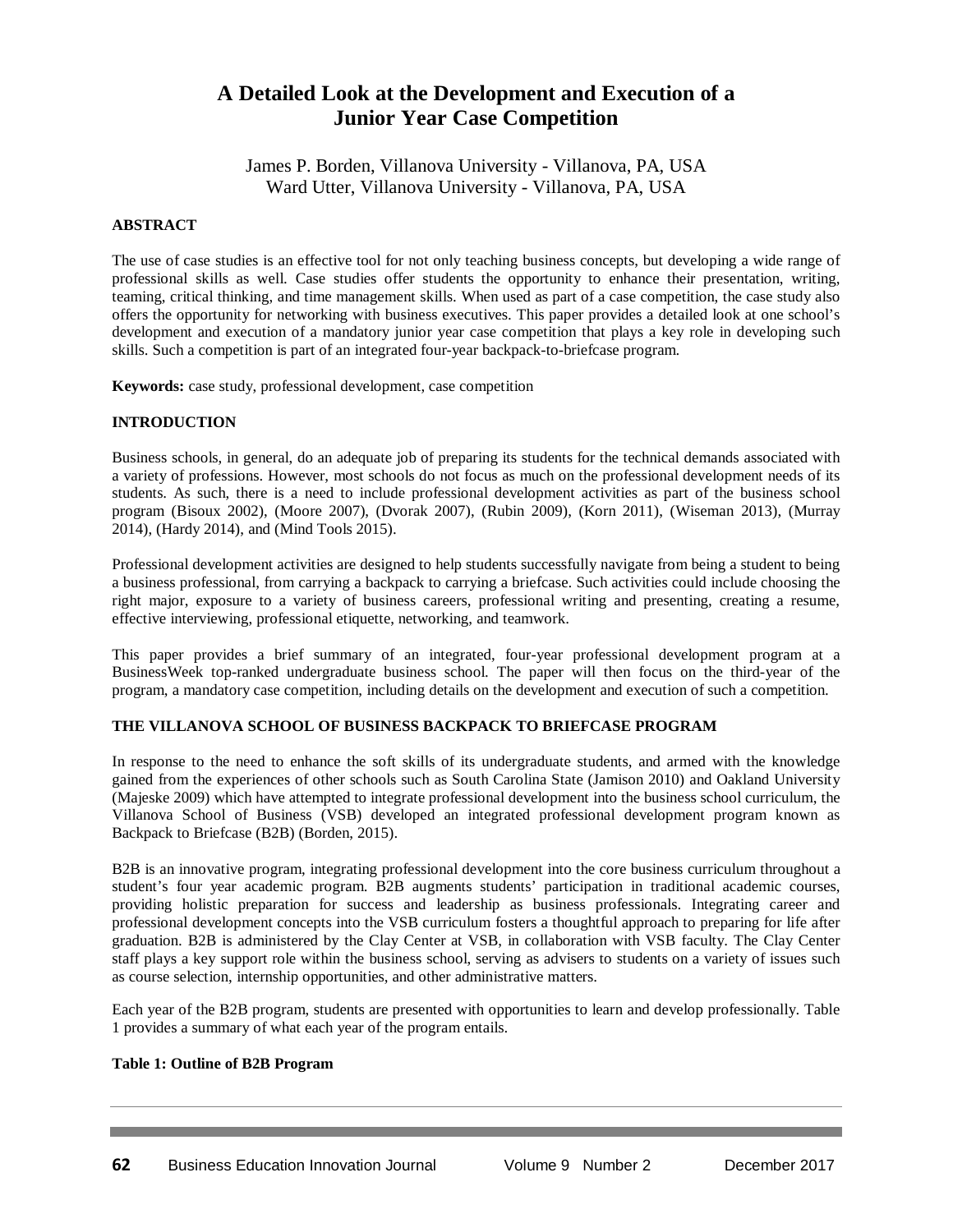| <b>Freshman Year:</b>                               | <b>Professional Development Component</b>             |  |  |  |
|-----------------------------------------------------|-------------------------------------------------------|--|--|--|
| <b>Assessing the Environment</b>                    | Each semester, students participate in and reflect    |  |  |  |
| (required; embedded in Business Dynamics course     | on professional development activities related to     |  |  |  |
| (fall semester) plus 1-credit, stand-alone course   | exploration of majors, college planning, career       |  |  |  |
| (spring semester))                                  | exploration and professional skill building. Critical |  |  |  |
|                                                     | written communication techniques are developed.       |  |  |  |
|                                                     | Additionally, each student crafts a professional      |  |  |  |
|                                                     | resume and participates in a networking etiquette     |  |  |  |
|                                                     | workshop, "The Art of Mixing and Mingling."           |  |  |  |
| <b>Sophomore Year:</b>                              | <b>Professional Development Seminar</b>               |  |  |  |
| <b>Defining and Implementing Your Strategy</b>      | In the fall or spring semester, VSB sophomores        |  |  |  |
| (required 1-credit, stand-alone course)             | participate in a one-credit seminar focusing on       |  |  |  |
|                                                     | interviewing skills, the internship/job search        |  |  |  |
|                                                     | process, ethics, networking, business etiquette, etc. |  |  |  |
|                                                     | Throughout the semester, opportunities to interact    |  |  |  |
|                                                     | with alumni/employers are presented.                  |  |  |  |
| <b>Junior Year: Gaining a Competitive Edge</b>      | <b>Case Competition</b>                               |  |  |  |
| (required 1-credit, stand-alone course)             | In the fall or spring semester, VSB juniors           |  |  |  |
|                                                     | participate in an internal case competition. Written  |  |  |  |
|                                                     | and verbal communication skills, business research    |  |  |  |
|                                                     | methods, analytical skills, team dynamics, and        |  |  |  |
|                                                     | leadership<br>integrated<br>throughout<br>are<br>the  |  |  |  |
|                                                     | competition.                                          |  |  |  |
| <b>Senior Year: Capitalizing on Your Investment</b> | <b>VU Seniors Program</b>                             |  |  |  |
| <i>(voluntary)</i>                                  | VSB partners with the university-wide VU Seniors      |  |  |  |
|                                                     | Program - a series of social, professional, and       |  |  |  |
|                                                     | spiritual activities designed to unify the senior     |  |  |  |
|                                                     | class while preparing them for life after graduation. |  |  |  |

This paper will take an in-depth look at the junior year case competition, including the planning and execution of the competition.

## **WHY A CASE COMPETITION?**

Bruner (1999) provides an overview of the many benefits of using the cases at both the graduate and undergraduate level, along with useful tips for educators contemplating the case method approach.

Prior research studies support the positive learning outcomes associated with case study competitions (Menna, 2010), (Corner, 2006). Maier-Lytle (2010) notes that case study competitions '. . .provide competitors with opportunities to gain specialized knowledge, improve communication skills, develop a sense of teamwork, and heighten their chances in the job market'.

Galloway (2013) argues that case study competitions constitute an ideal pedagogical strategy for achieving the objective of equipping graduates with the knowledge and skills that are increasingly needed and valued by business in an effective and efficient manner, with resulting benefits for both students and employers.

Kunselman (2004) notes that the case study method helps students develop problem-solving, critical reasoning and analytical skills, all of which help prepare students to make better decisions and become better students and ultimately better employees. The authors also note that case competitions in particular provide an opportunity for students to work in self-directed teams, a situation they will likely encounter after graduation.

The use of case studies can also be beneficial from an accreditation perspective. Credle (2009) suggests that the combination of case analysis training, followed by a case competition, develops important student competencies and skills and that the data gathered from such activity outcomes can be used to assess the quality of the educational delivery system of the school.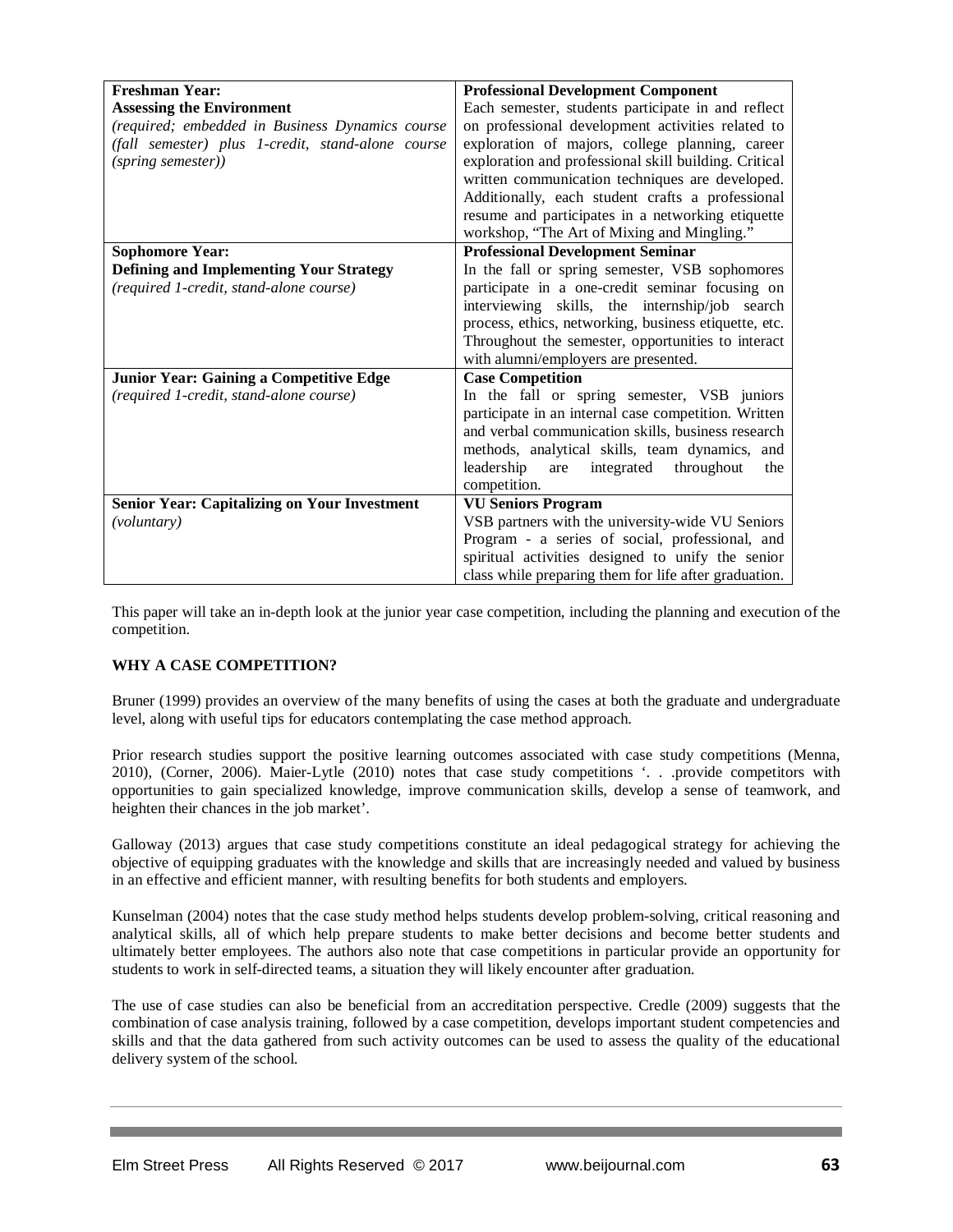Stone (1981) offers additional benefits associated with a case competition. The use of judges from industry assists in the reinforcement of the interchange between universities and industry, as well as potential financial support of the project. Such judges are often impressed with the seriousness, effort, and ability of the students. Including faculty in the competition may foster an interchange of ideas and techniques regarding pedagogy and research.

Given the many benefits of cases, and case competitions in particular, it was decided that the capstone phase of the Backpack to Briefcase program would be a junior year case competition.

## **VSB3000: A MANDATORY JUNIOR YEAR CASE COMPETITION**

VSB 3000, the third phase of the VSB B2B program, requires all students to participate in a team-based case competition in either the fall or spring semester of their junior year. Students are assigned into teams and challenged to analyze and solve a case. There are three rounds of competition. Winners will advance from each round and ultimately to the final where a winning team will be selected. In addition, students prepare and submit individual executive summaries that describes their solutions.

## **Preparation for Case Competition**

To prepare for the competition, students register for a one-credit course that prepares them for the competition. The focus of the class meetings are as follows:

Case Analysis: Over a few sessions, an approach to case analysis is discussed and practiced. Case analysis is an important skill for upper level classes and leads to better analysis and decision making. Instructors focus on tools and techniques that can be used in case analysis and problem solving. An actual case is analyzed in class as a hands on application.

PowerPoint: This session is designed to improve students' ability to craft a business friendly, professional quality PowerPoint deck.

Presentation Skills: In this session, the important elements of delivering a professional presentation are reviewed. In additional to general presentation skills, a particular emphasis is put on presenting as part of a team.

Professional Business Writing: The goal of this session is to hone students' writing skills, particularly as it relates to producing effective business documents. An executive summary is required from the students at the end of the course and this session prepares them to do this.

In-Class Presentation: This session is designed to allow students to do a low stakes "dry run" in class before the actual competition. Students are assigned to teams and challenged to develop a presentation based on the case that was previously discussed in class.

Also, given that networking is one of the goals of the program, students are required to submit a resume. Those resumes are put into a digital book which is distributed to the competition judges.

## **The Competition**

The Bartley briefCASE Challenge kicks off on a Wednesday and continues through the end of the day on Saturday; students need to be available during this time to work with their teams. While there will be inevitable class conflicts between Wednesday and Friday, students are asked to keep their schedules open otherwise to be available for working with their teams. Instructions and rules for the competition are handed out at the kickoff in addition to being posted online. It is during the kickoff that students learn who their teammates are and what case they will be working on.

Prior to the kickoff, students are sorted by major and then randomly assigned to teams. Each team is targeted to have 4-5 students. Each team should end up with some diversity in the majors of the students.

On the day of the competition, there are three rounds.

Preliminary round: Teams are divided between 12 different judging rooms with 4 teams presenting in each room. The 12 top performing teams from this round advance on to the...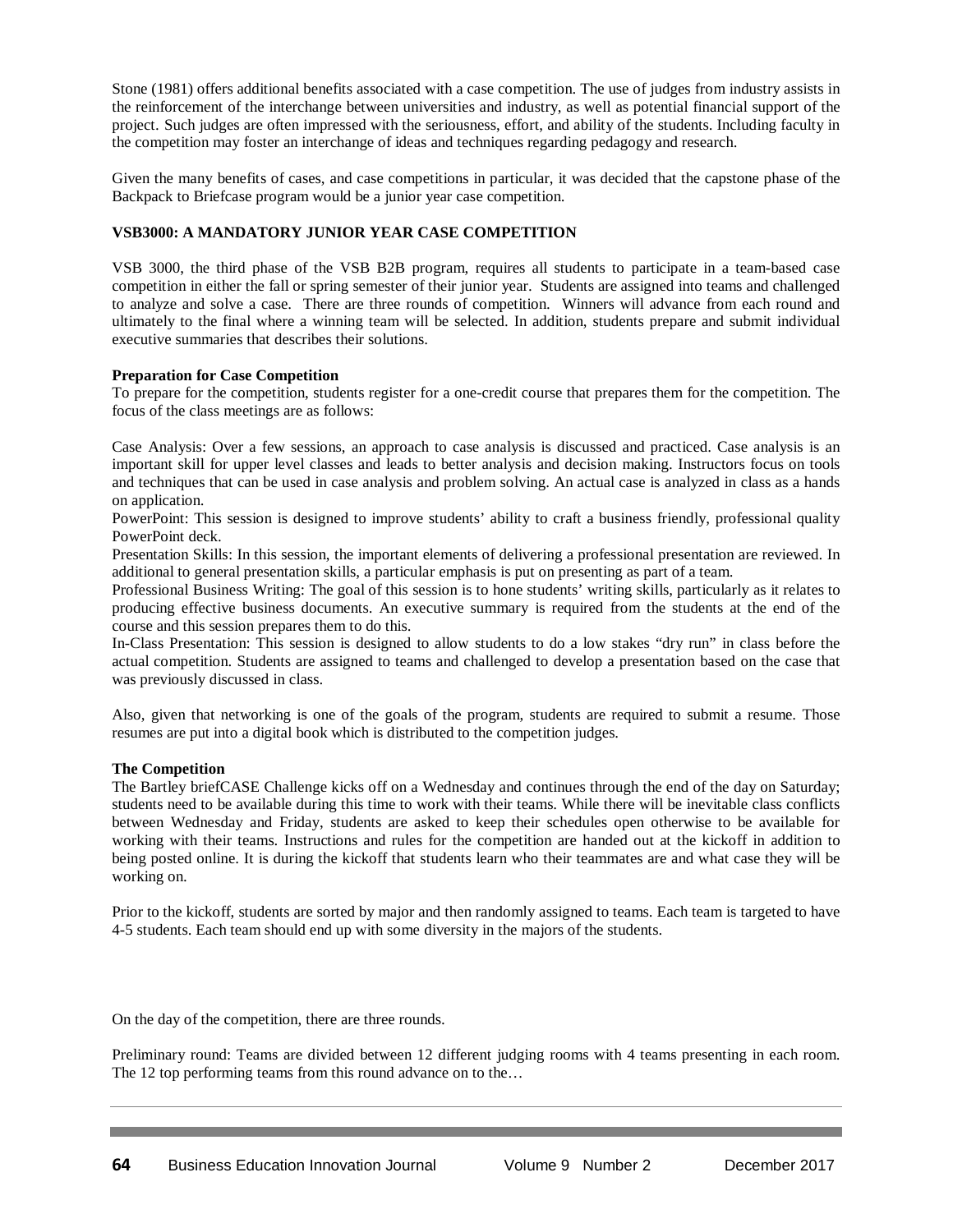Semifinal round: Teams are divided between 4 different with 3 teams in each room. The top four performing teams advance on to the…

Final round: The four teams left standing present to a judging panel who picks a winner and a runner up.

The winning team receives \$500 for each team member. The team that finishes in second place receive \$250 for each team member. The team members of the other two finalist teams receive \$100 a piece.

Each presentation can be no longer than 15 minutes followed by 10 minutes of Q&A. Each team member is required to have a speaking role in the presentation. Teams receive feedback from the judging panels at each round in the competition.

The judges consist of members of the various business school advisory boards, faculty, and friends of VSB. This offers the judges an excellent opportunity to reconnect or remain connected with VSB and to get to know the students. After each round, a social event is held to encourage networking between the students and the judges. Please see Appendix A for a detailed schedule of the course and the competition.

#### **Executive Summary**

The last part of this course is for each student to write an executive summary of his or her team's solution to the challenge. This document should represent individual student's work and is not intended to be a collaborative team project. Students submit their assignments through Blackboard on or before the posted deadline.

A prompt and rubric are included with the materials handed out at the competition kickoff and posted on Blackboard. See Appendix B for a copy of the rubric.

#### **Peer Evaluation**

Since the focus of this experience is the team competition, it is expected that all team members will contribute roughly equal effort and that all members will receive the same grade for their team's performance. At the end of the competition, each team will evaluate the contributions of each member of the group, using a customized version of TeamHelper.

TeamHelper consists of seven instruments and guides that can be used individually or collectively at each stage of the team process. It includes:

The Instructor's Overview and Team Effectiveness Presentation provide information on how to create and structure a dynamic team development experience for students.

The Team Charter Guide offers advice on how to create a working agreement for the team that spells out expectations, norms and roles for team members.

The Team Personal Styles Inventory (T-PSI) gives students insight into their own personal styles of behavior and how they can be most effective with that style in their teams.

The Team Feedback Survey (TFS) enables individuals to understand how their own self-perception compares with the perceptions of their teammates on two critical categories of team-related behavior.

The Feedback Review Session (FRS) provides a framework to do a self-managed peer review of team process and individual contribution and effectiveness.

The Individual Contribution Scale (ICS) provides instructors with an assessment of the contributions of all team members.

Articles & Reference Materials offer information related to the development of team effectiveness.

Professors obtain access to the TeamHelper set of products by first registering and then setting up its usage. Students then register through the TeamHelper web site, and are charged \$4.95 for a two-year license. Students will be able to access their TeamHelper accounts for an unlimited number of courses within that 2-year time period (from the [TeamHelper](https://www.teamhelper.com/index.cfm?fuseaction=showTFS) web site).

The key component of TeamHelper that is used for the case competition is the Team Feedback Survey, which enables each student to complete a self-assessment and receive feedback from other team members on a set of behaviors. In addition to the survey, students identify top strengths and development areas for each team member in an open-ended response section. To be considered complete, feedback must be complete for all team members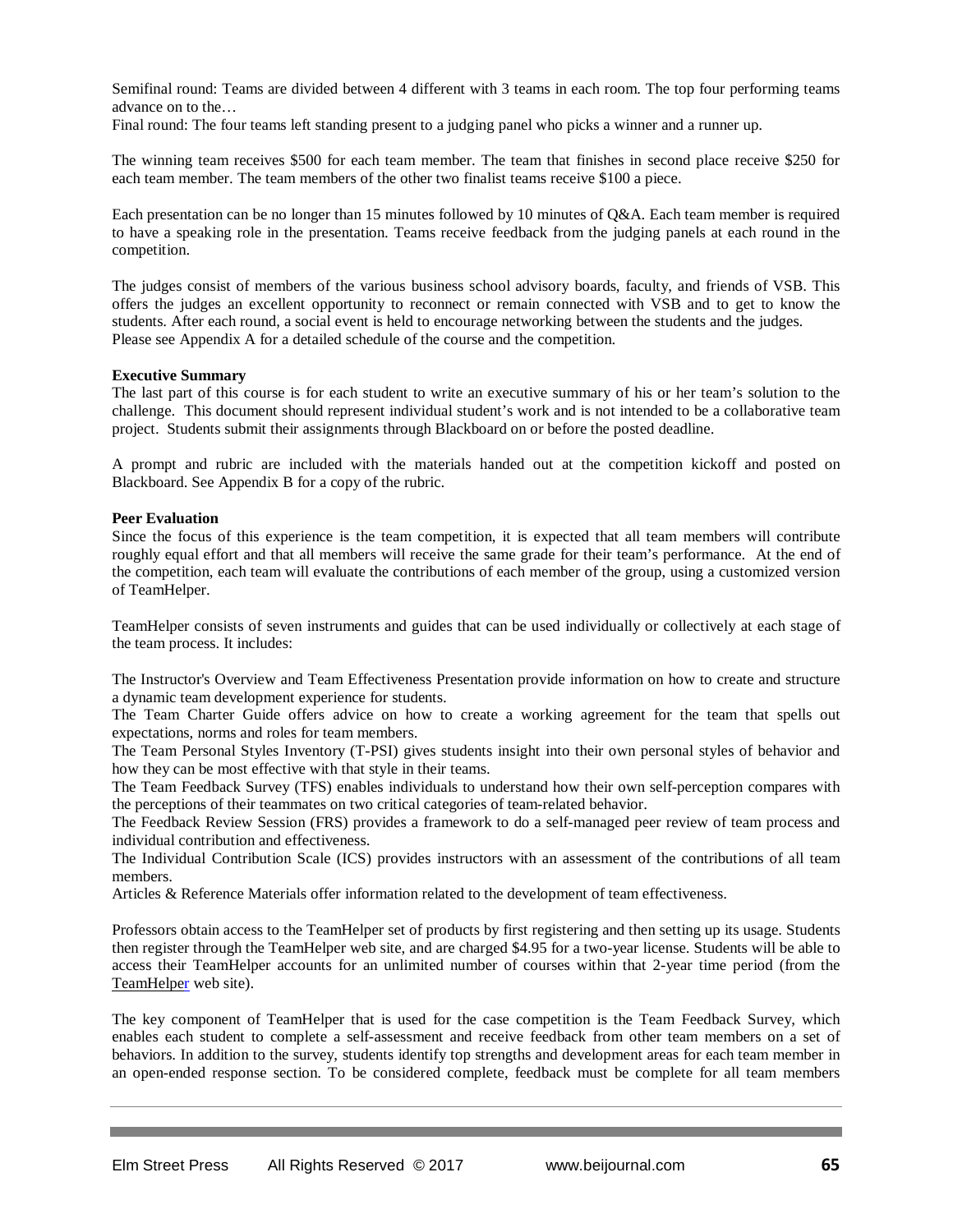including themselves and it must be professional, balanced, and constructive. See Appendix C for a sample report (courtesy of TeamHelper).

The results of this feedback are evaluated and if appropriate, individual grades are adjusted. Students who don't engage and participate may end up with a failing grade for this course even if their team performs well if they did not adequately contribute to the team effort.

## **Grading**

The course grade is based on the following components and allocations:

| In Class Presentation                                 | $10\%$     |
|-------------------------------------------------------|------------|
| Resume Submission, Participation, and Attendance      | 5 %        |
| Team Case Analysis & Presentation (shared team grade) | 65 %       |
| TeamHelper (potential deductions – see above)         | <b>TBD</b> |
| Executive Summary (individual grade)                  | 20 %       |
| <b>TOTAL</b>                                          | $100\%$    |

## **CONCLUSIONS**

There is a need for business schools to meet both the academic and professional needs of its students. While the majority of schools do an acceptable job developing the academic skills of its students, the same cannot be said for developing their professional skills.

This paper looked at one such program, the Backpack to Briefcase (B2B) program at Villanova University's School of Business, and in particular its junior year case competition. The paper includes an overview of the B2B program, as well as the details of the junior year case competition. It is hoped that faculty and administrators will find the information useful in developing professional development programs at their schools.

One benefit of the case competition worth noting is that it allows us to evaluate all of our students reasonably consistently. Given that all students have to be part of a team presentation and turn in an individual executive summary, we can evaluate all of them on their presentation and writing skills using the same prompt and rubrics at roughly the same point in their college career. Such evaluations can be useful for accreditation purposes.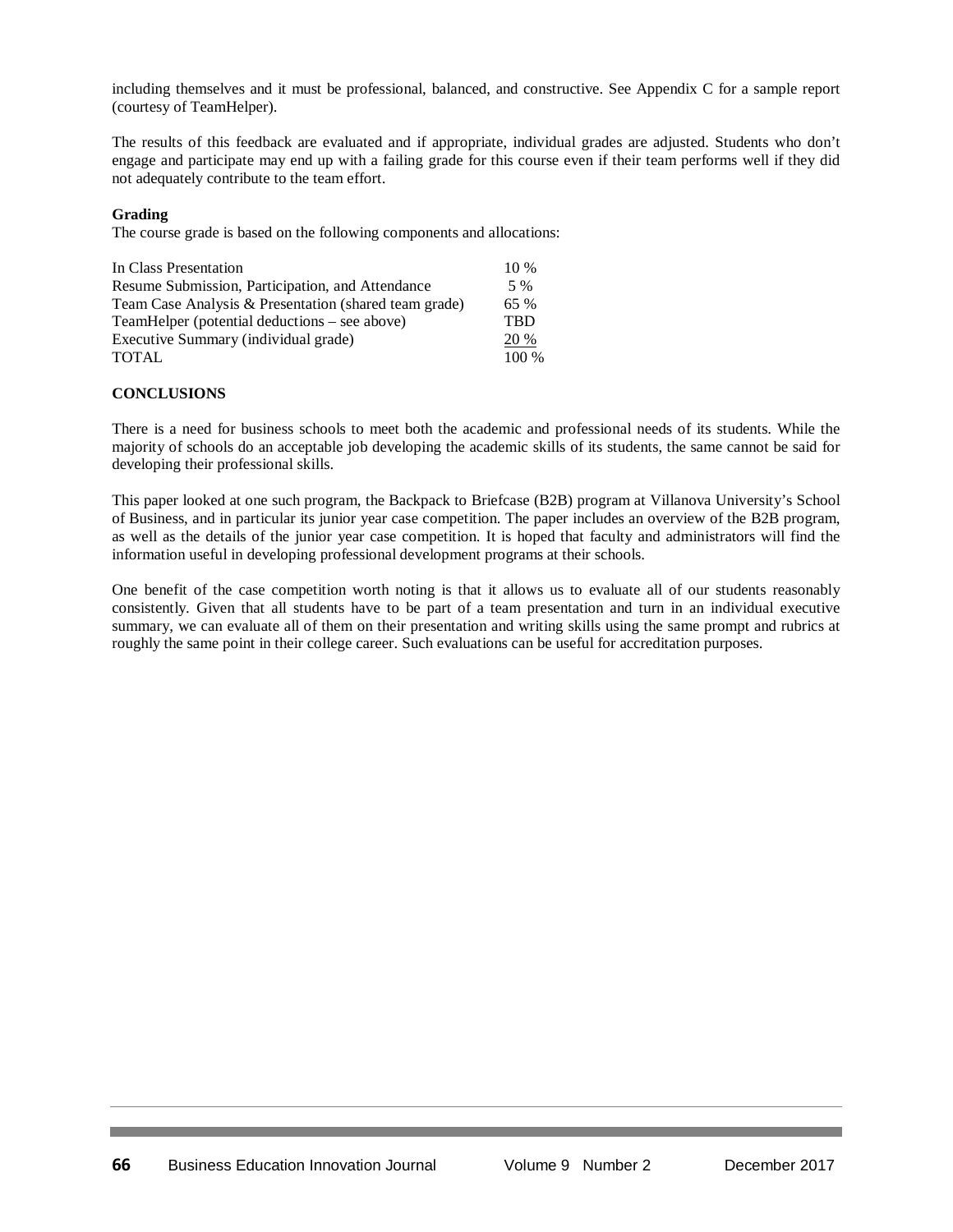| Date                         | Topic/Activity                          |                           | <b>What's Due</b>                                                    |  |  |
|------------------------------|-----------------------------------------|---------------------------|----------------------------------------------------------------------|--|--|
|                              |                                         |                           |                                                                      |  |  |
| <b>Class Sessions</b>        |                                         |                           |                                                                      |  |  |
| Aug 28                       | Course Overview, Case Analysis          |                           |                                                                      |  |  |
| Sept 4                       | <b>NO CLASS - LABOR DAY</b>             |                           |                                                                      |  |  |
| Sep 11                       | <b>Building A Business Case</b>         |                           | <b>Assigned Reading</b>                                              |  |  |
| Sep 18                       | <b>Case Discussion</b>                  |                           | Read and Prepare Case                                                |  |  |
| Sep 25                       | Preparing a PowerPoint - Nick Maglio    |                           |                                                                      |  |  |
| Oct 2                        | Delivering a Presentation - Tom DeMarco |                           |                                                                      |  |  |
| Oct 9                        | <b>NO CLASS - FALL BREAK</b>            |                           |                                                                      |  |  |
| Oct 16                       | Presentations/Feedback                  |                           | <b>Team Presentations</b>                                            |  |  |
| Oct 23                       | Presentations/Feedback                  |                           | <b>Team Presentations</b>                                            |  |  |
| Oct 30                       | <b>Business Writing - Cathy Toner</b>   |                           |                                                                      |  |  |
| Nov $1-4$                    | <b>Bartley briefCASE Challenge</b>      |                           | See below                                                            |  |  |
| Nov <sub>6</sub>             | Debrief                                 |                           |                                                                      |  |  |
|                              |                                         |                           |                                                                      |  |  |
| <b>Other Important Dates</b> |                                         |                           |                                                                      |  |  |
| Oct 4                        | Resume                                  |                           | Resume made "visible" in Handshake by 11:59 PM                       |  |  |
| Oct 20                       | <b>WX Deadline for this class</b>       |                           | Please note that it is before the normal WX date!                    |  |  |
| Nov 8                        | TeamHelper                              |                           | Feedback due for teammates by 11:59 PM                               |  |  |
| Nov $10$                     | <b>Executive Summary Help Session</b>   |                           | Writing coaches available between 2:30 to 4:30 PM in<br>Bartley 1063 |  |  |
| Nov 15                       | <b>Executive Summary</b>                |                           | Documents due - Blackboard dropbox by 11:59 PM                       |  |  |
|                              |                                         |                           |                                                                      |  |  |
|                              | The Bartley briefCASE Challenge         |                           |                                                                      |  |  |
| <b>Date</b>                  | <b>Time</b>                             | <b>Location</b>           | Event                                                                |  |  |
| Nov <sub>1</sub>             | $5:30 - 6:00$ PM                        | Driscoll 132              | The Bartley briefCASE Challenge Kickoff                              |  |  |
| Nov $1-4$                    |                                         |                           | Team Analysis and Presentation Preparation                           |  |  |
| Nov <sub>4</sub>             | $9:30$ AM – noon                        | <b>Bartley Classrooms</b> | <b>Preliminary Competition Round</b>                                 |  |  |
|                              | $noon - 1:00 PM$                        | <b>Curley Exchange</b>    | Luncheon for judges and all competitors                              |  |  |
|                              | $1:30 - 3:30$ PM                        | <b>Bartley Classrooms</b> | Semifinal Competition Round                                          |  |  |
|                              | $3:30 - 4:30$ PM                        | Nydick Fam Com            | Reception for judges and semifinalists                               |  |  |
|                              | $5:00 - 7:40 \text{ PM}$                | Bartley 1010              | <b>Final Competition Round</b>                                       |  |  |
|                              | $7:40 - 8:00$ PM                        | Nydick Fam Com            | Award Ceremony & Reception                                           |  |  |

# **Appendix A: Schedule for VSB3000, Fall 2017**

and the control of the control of

a sa kacamatan ing Kabupatèn Kabupatèn Kabupatèn Kabupatèn Kabupatèn Kabupatèn Kabupatèn Kabupatèn Kabupatèn K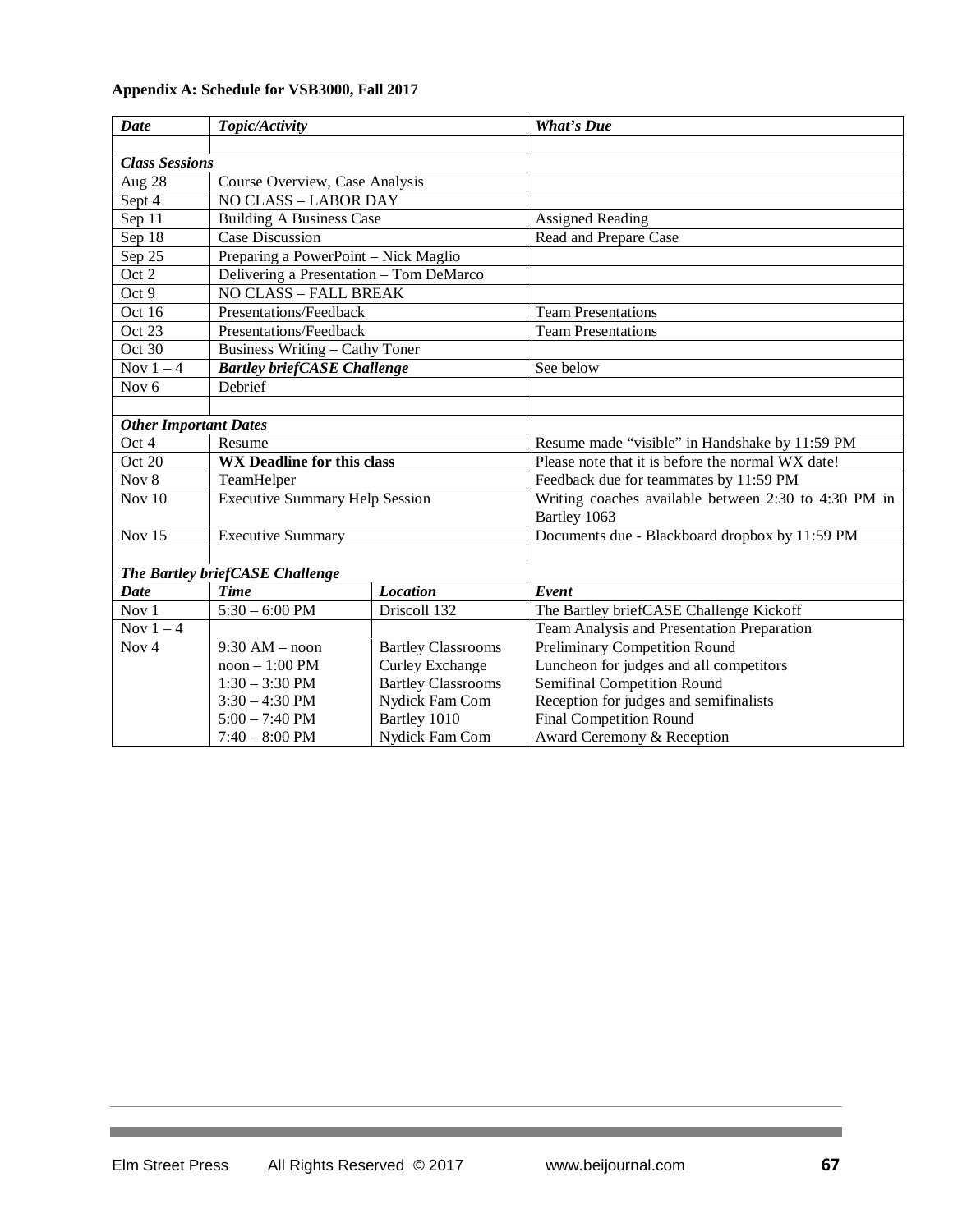# **BARTLEY BRIEFCASE CHALLENGE VILLANOVA SCHOOL OF BUSINESS EXECUTIVE SUMMARY RUBRIC**

## 

|                        | THESIS DEVELOPMENT/INTRO/CONTENT                                                                                                                                                                                                                                                          |  |  |  |  |  |
|------------------------|-------------------------------------------------------------------------------------------------------------------------------------------------------------------------------------------------------------------------------------------------------------------------------------------|--|--|--|--|--|
| 0-1 point:             | Position is vague and illogical and lacks thesis and supporting details; little evidence of appropriate content.<br>Document fails to adequately communicate a position or rationale.                                                                                                     |  |  |  |  |  |
| 2 points:              | Paper takes an apparent position supported by adequate detail and/or source material; some vagueness;<br>material is appropriate but may lack a clear connection to purpose.                                                                                                              |  |  |  |  |  |
| 3 points:              | Paper takes a clear position supported by logical detail; all key points are addressed; material is clear, relevant,<br>and accurate.                                                                                                                                                     |  |  |  |  |  |
| Points:                |                                                                                                                                                                                                                                                                                           |  |  |  |  |  |
|                        | <b>CLARITY &amp; COHESION</b>                                                                                                                                                                                                                                                             |  |  |  |  |  |
|                        | 0-1 point: Sentence structure and word choice make reading and understanding difficult.                                                                                                                                                                                                   |  |  |  |  |  |
| 2 points:              | Sentence structure and word choice sometimes interfere with clarity.                                                                                                                                                                                                                      |  |  |  |  |  |
| 3 points:              | Sentences are structured and words are chosen effectively to communicate ideas clearly.                                                                                                                                                                                                   |  |  |  |  |  |
| <b>Points:</b> Points: |                                                                                                                                                                                                                                                                                           |  |  |  |  |  |
| <b>ORGANIZATION</b>    |                                                                                                                                                                                                                                                                                           |  |  |  |  |  |
| 0-1 point.             | Organization is unclear; paragraphs are incoherent or underdeveloped; transitions are missing; sequence of<br>ideas is difficult to follow. Document lacks formatting options that would appropriately cue the reader.                                                                    |  |  |  |  |  |
| 2 points:              | Organization is generally clear; the sequence of ideas may be difficult to follow; some duplication of ideas or<br>information may be present                                                                                                                                             |  |  |  |  |  |
| 3 points:              | Organization is logical; paragraphs are unified and coherent; transitions are effective; easy to follow sequence<br>of ideas; little or no duplication of ideas or information. Bullet lists, headings, and other formatting options are<br>employed to assist in reviewing the document. |  |  |  |  |  |
| <b>Points:</b> Points: |                                                                                                                                                                                                                                                                                           |  |  |  |  |  |
|                        | SPELLING, GRAMMAR, SYNTAX, PUNCTUATION                                                                                                                                                                                                                                                    |  |  |  |  |  |
| 0-1 point:             | Writing contains numerous errors in spelling and/or grammar.                                                                                                                                                                                                                              |  |  |  |  |  |
| 2 points:              | Writing contains few errors in spelling and grammar.                                                                                                                                                                                                                                      |  |  |  |  |  |
| 3 points:              | Paper follows normal conventions of spelling and grammar and has been carefully proofread; virtually no<br>errors.                                                                                                                                                                        |  |  |  |  |  |
| <b>Points:</b>         |                                                                                                                                                                                                                                                                                           |  |  |  |  |  |
|                        | Total Points: /12 possible points                                                                                                                                                                                                                                                         |  |  |  |  |  |
|                        | Signature: with a state of the state of the state of the state of the state of the state of the state of the s                                                                                                                                                                            |  |  |  |  |  |
|                        |                                                                                                                                                                                                                                                                                           |  |  |  |  |  |
|                        |                                                                                                                                                                                                                                                                                           |  |  |  |  |  |

,我们也不会有什么。""我们的人,我们也不会有什么?""我们的人,我们也不会有什么?""我们的人,我们也不会有什么?""我们的人,我们也不会有什么?""我们的人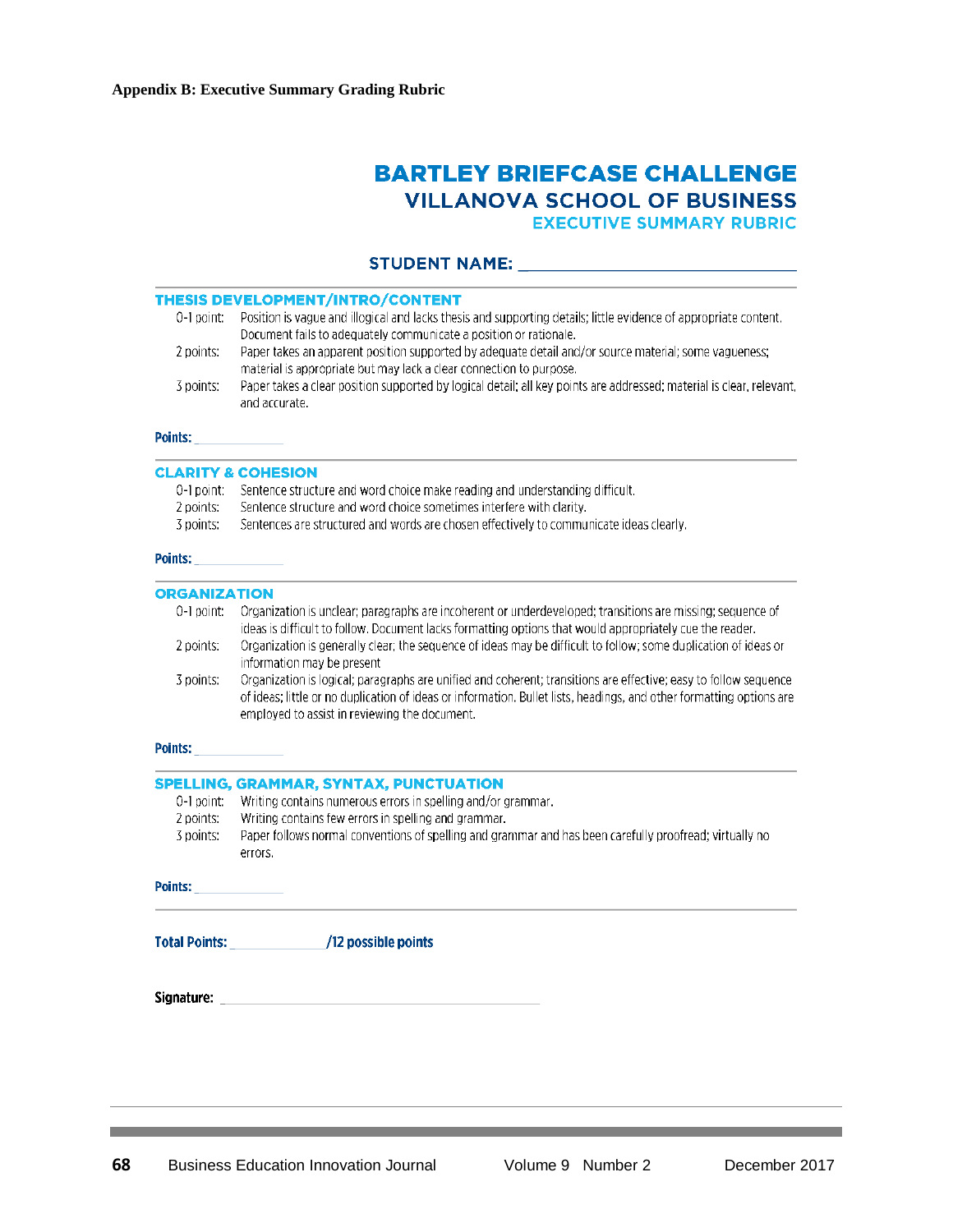# **Appendix C: Sample TeamHelper Report**



| b express their views even when they are contrary |  |
|---------------------------------------------------|--|
|                                                   |  |